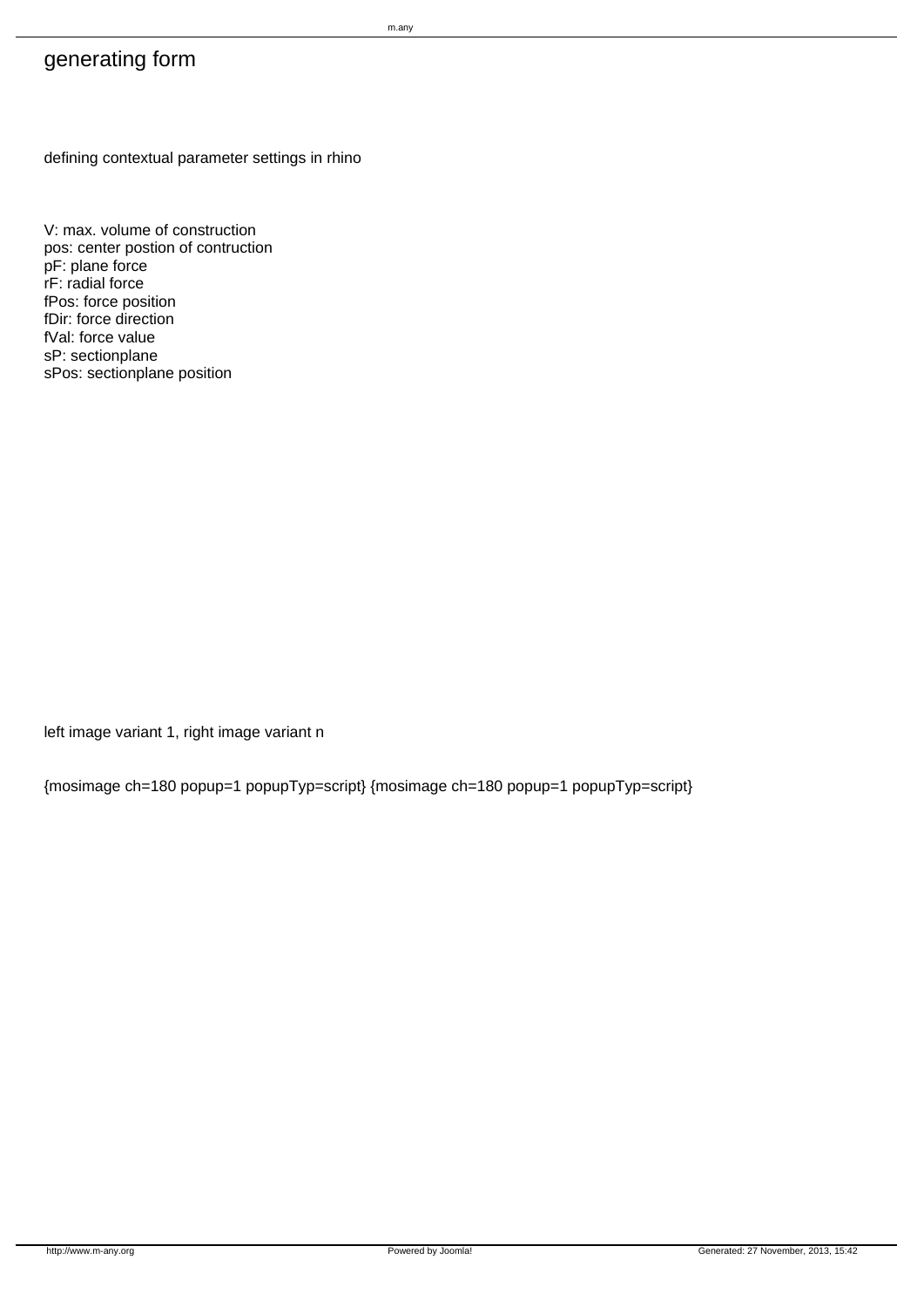point> <point> <x>38.3327392215323</x> <y>0.224755102245286</y> <z>-5.1499999523162</z> </point> </ plane> <direction> <point> <x>37.3327392215323</x> <y>0.224755102245286</y> <z>-4.1499999523162</z> </point> <point> <x>37.3327392215323</x> <y>0.724755102245287</y> <z>-4.1499999523162</z> </point> </direction> </planeForce> <planeForce> <plane> <point> <x>35.8</x> <y>1.3249298713894</y> <z>-6.20983140254804</z> </point> <point> <x>35.8</x> <y>3.3249298713894</y> <z>-6.20983140254804</z> </ point> <point> <x>37.8</x> <y>1.3249298713894</y> <z>-6.20983140254804</z> </point> <point> <x>37.8</ x> <y>3.3249298713894</y> <z>-6.20983140254804</z> </point> </plane> <direction> <point> <x>36.8</x> <y>2.3249298713894</y> <z>-6.20983140254804</z> </point> <point> <x>36.8</x> <y>2.3249298713894</ y> <z>-5.70983140254804</z> </point> </direction> </planeForce></planeForces> <sectionPlanes> <sectionPlane> <plane> <point> <x>35.5202387710247</x> <y>1.3249298713894</y> <z>-5.14999999999994</z> </point> <point> <x>35.5202387710247</x> <y>3.3249298713894</y> <z>-5.14999999999994</z> </point> <point> <x>37.5202387710247</x> <y>1.3249298713894</y> <z>-5.14999999999994</z> </point> <point> <x>37.5202387710247</x> <y>3.3249298713894</y> <z>-5.14999999999994</z> </point> </plane> <direction> <point> <x>36.5202387710247</x> <y>2.3249298713894</y> <z>-5.14999999999994</z> </point> <point> <x>36.5202387710247</x> <y>2.3249298713894</y> <z>-4.64999999999994</z> </point> </direction> </sectionPlane> <sectionPlane> <plane> <point> <x>37.5202387710269</x> <y>0.904535875098199</ y> <z>-5.14999999999773</z> </point> <point> <x>37.5202387710247</x> <y>0.9045358750982</y> <z>-3.14999999999773</z> </point> <point> <x>35.5202387710269</x> <y>0.904535875100413</y> <z>- 5.14999999999994</z> </point> <point> <x>35.5202387710247</x> <y>0.904535875100414</y> <z>- 3.14999999999994</z> </point> </plane> <direction> <point> <x>36.5202387710258</x> <y>0.904535875099306</ y> <z>-4.14999999999884</z> </point> <point> <x>36.5202387710263</x> <y>1.40453587509931</y> <z>- 4.14999999999884</z> </point> </direction> </sectionPlanes></sectionPlanes> </contextElements>

<x>36.6452380952632</ x><y>2.7624298713894</y><z>-4.30625002384182</z> </point> </center> <volume>19.2216796875</volume> <planeForces> <planeForce> <plane> <point> <x>36.3327392215323</x> <v>0.224755102245286</v> <z>-3.1499999523162</z> </point> <point> <x>36.3327392215323</x> <y>0.224755102245286</y> <z>- 5.1499999523162</

z> </point> <point> <x>38.3327392215323</x> <y>0.224755102245286</y> <z>-3.1499999523162</z> </

<?xml version=&ldquo;1.0&ldquo; encoding=&ldquo;ISO-8859-1&ldquo;?><contextElements> <center> <point>

xml export initial parameter settings made in rhino are exported as xml-data to be transferred into the JAVA program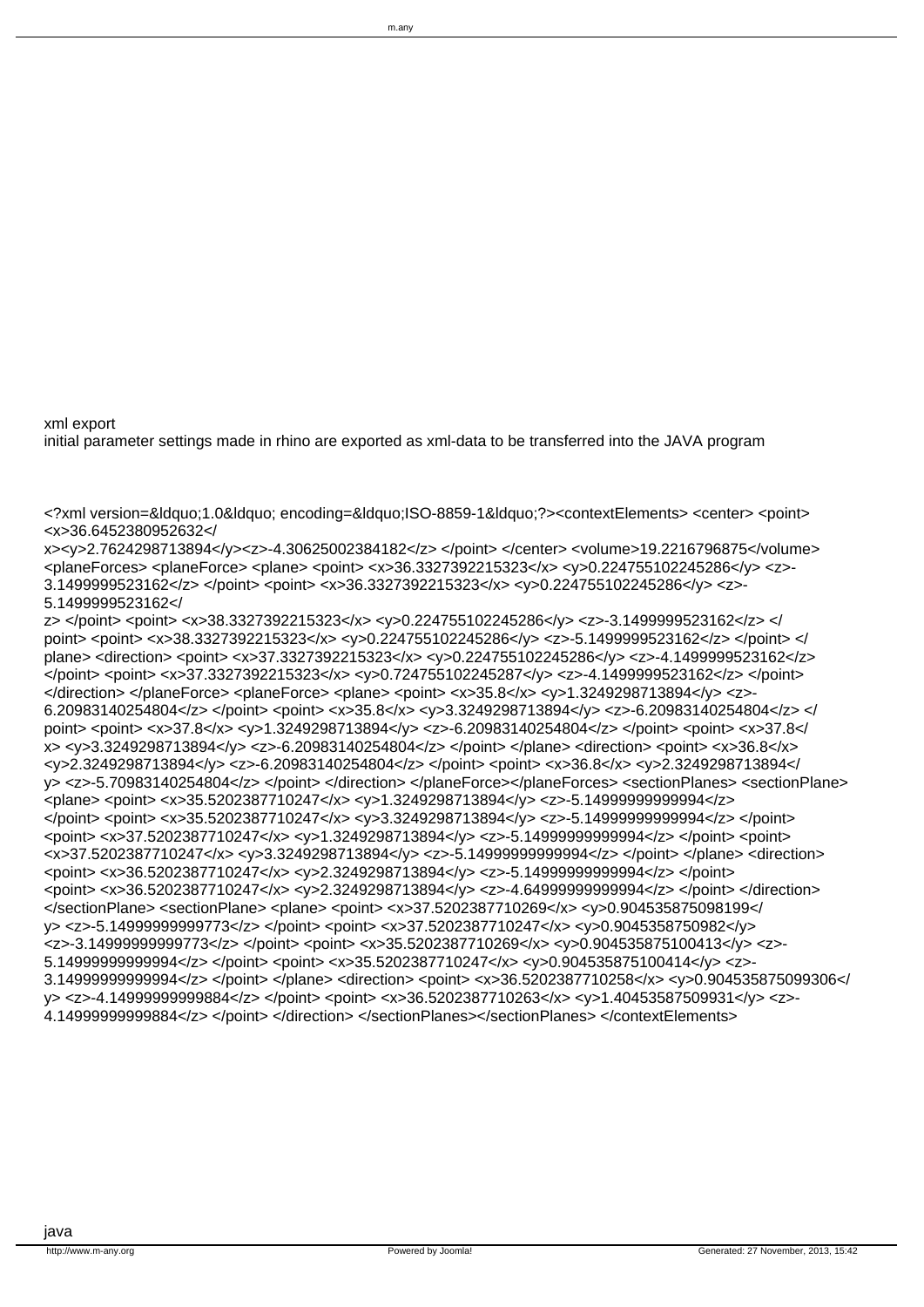parameter settings in JAVA g: growspeed a: attraction of cells skin: parameters for outer cells void: parameters for inner cells A: attraction V: volume S: spacing P: padding D: density

left image variant 1, right image variant n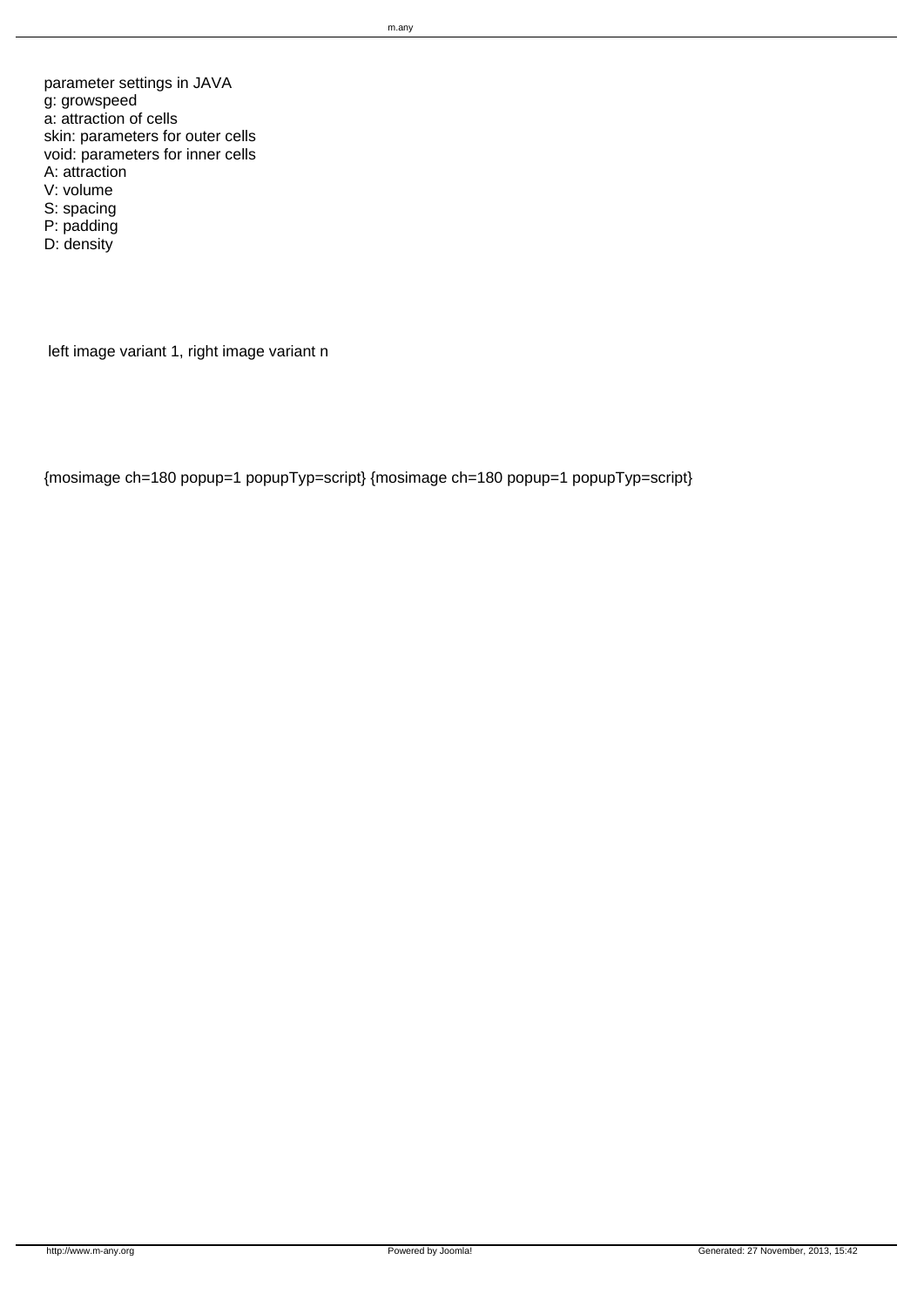java : step 1 > import initial data

{mosimage ch=180 popup=1 popupTyp=script} {mosimage ch=180 popup=1 popupTyp=script}

java : step 2 > run generating procedure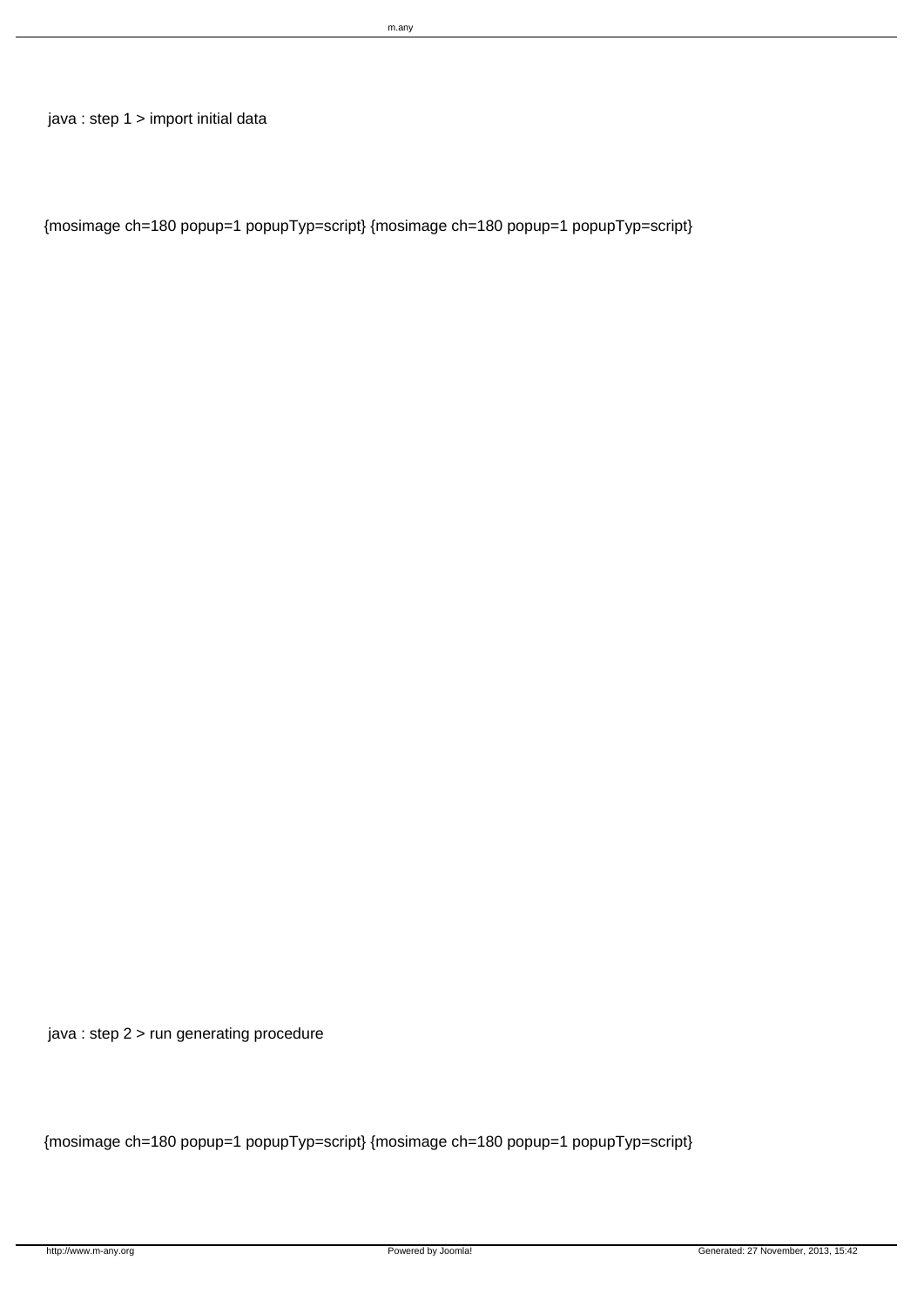java : step 3 > adjust parameter settings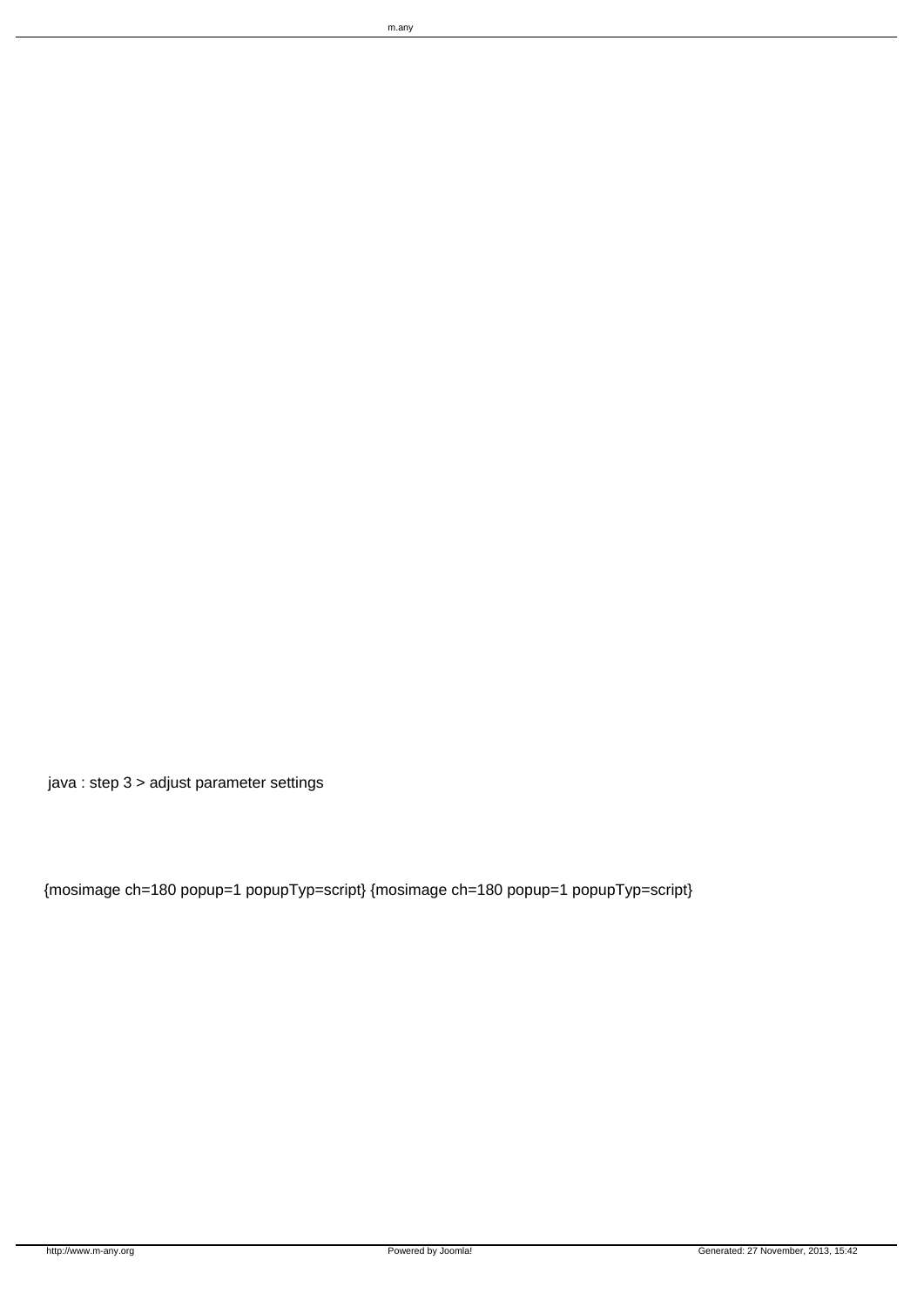{mosimage ch=180 popup=1 popupTyp=script} {mosimage ch=180 popup=1 popupTyp=script}

java : step 4 > adjust parameter settings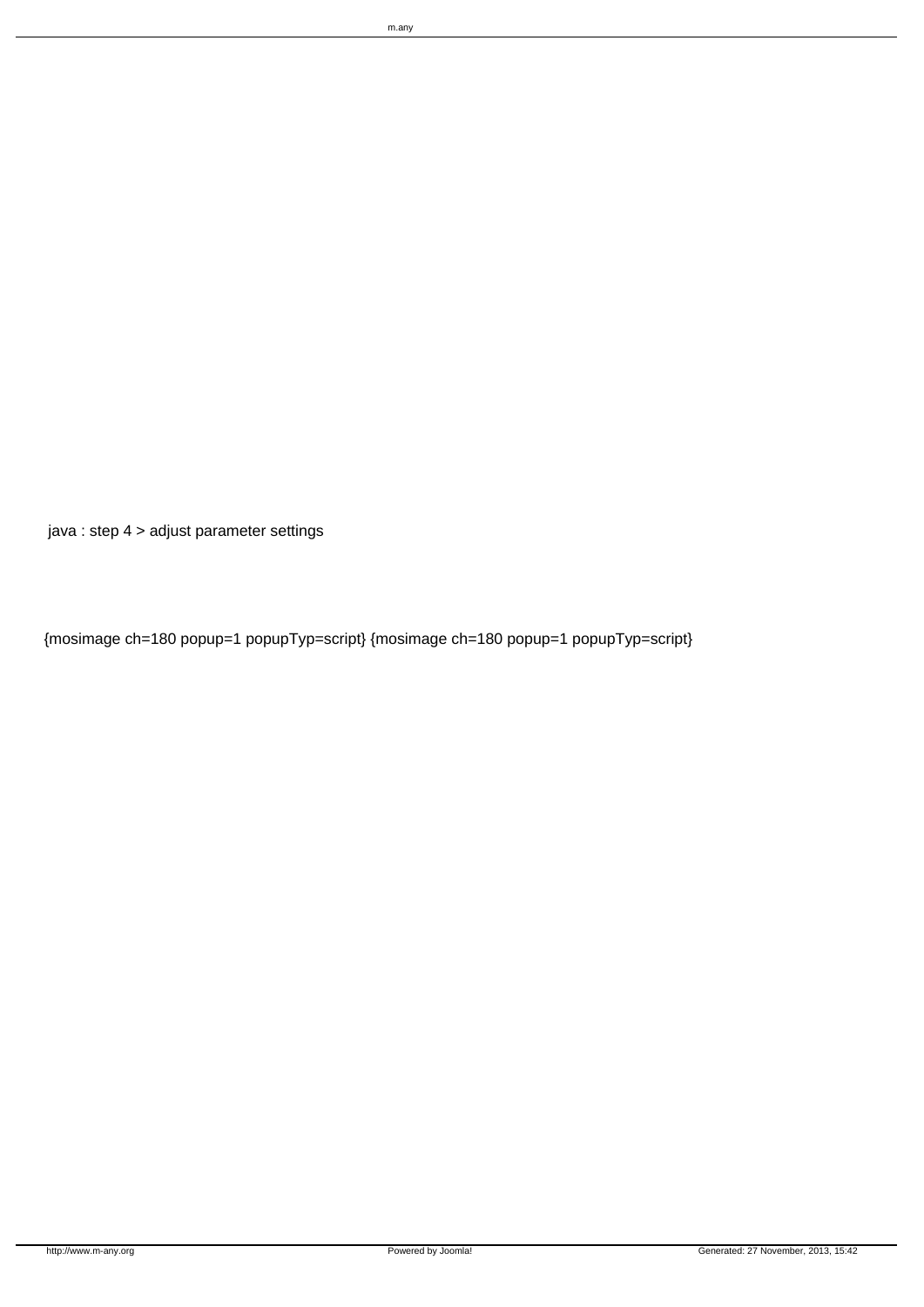java : step 5 > generate voronoi graph

{mosimage ch=180 popup=1 popupTyp=script} {mosimage ch=180 popup=1 popupTyp=script}

java : step 6 > clean angles of voronoi graph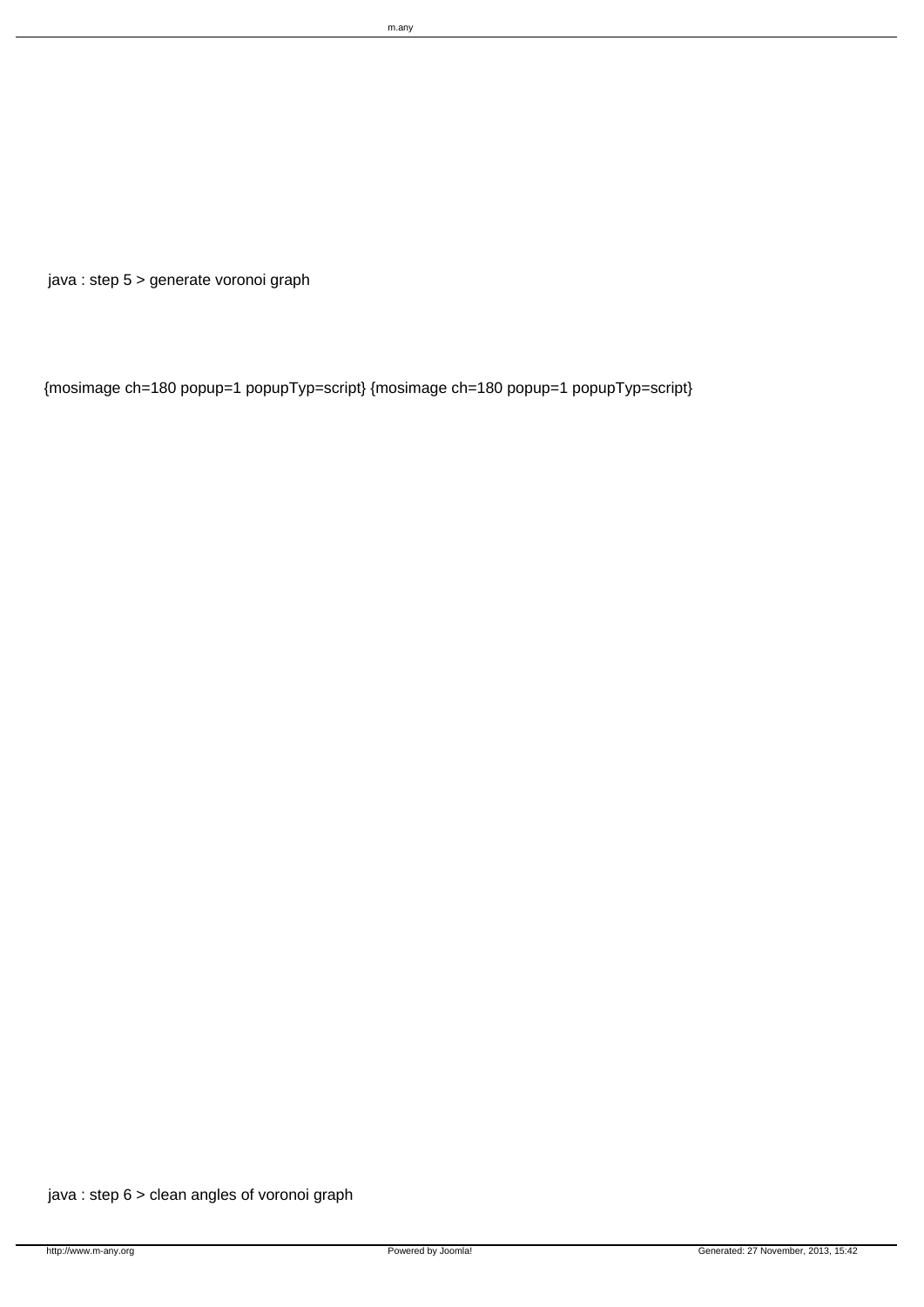{mosimage ch=180 popup=1 popupTyp=script} {mosimage ch=180 popup=1 popupTyp=script}

java : step 7 > activate section plane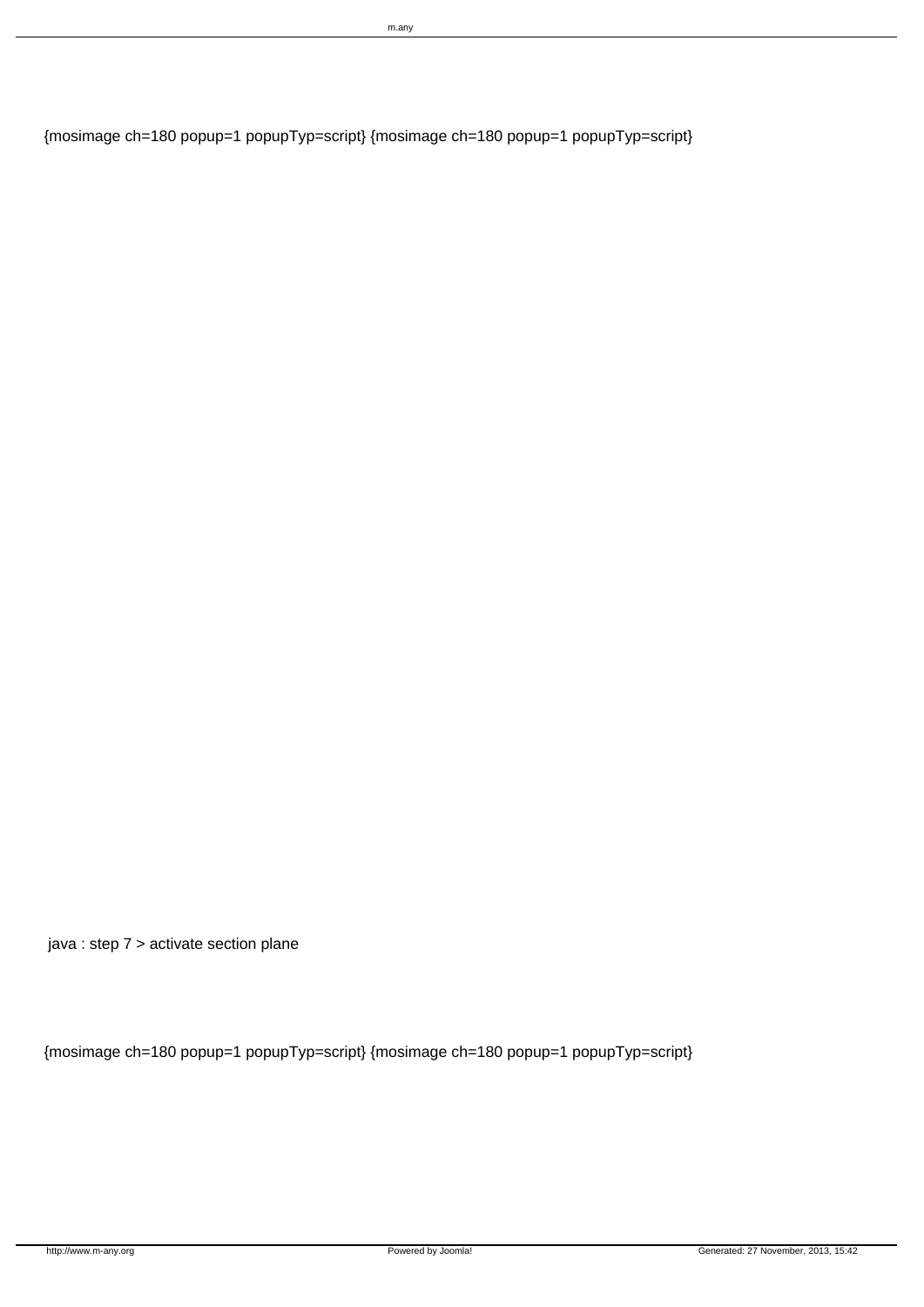Each variant is defined by points in space and its connection lines. These coordinates and relations are stored in the xmlfile.

m.any

<geometry><cells><cellNumbers>51</cellNumbers><maxCellID>51</maxCellID><cell><id>15</ id><type>2</type><x>0.4978515601239075</x><y>0.5082835951855659</y><z>1.4941755020462701</z>< radius>0.2590016776631268</radius></cell><cell><id>30</id><type>2</type><x>-1.3175845940859239</ x><y>1.9329915908972664</y><z>-0.006543727561870938</z><radius>0.25900286701300174</radius></ cell><cell><id>43</id><type>2</type><x>-1.2041976303158068</x><y>-0.6741486238055946</y><z>0.08 475195500747768</z><radius>0.25310416809915587</radius></cell><cell><id>16</id><type>2</type><x>- 0.2785534973436557</x><y>0.8577071987147005</y><z>0.1784957190423354</z><radius>0.25900286701300174</ radius></cell><cell><id>31</id><type>2</type><x>1.4146719221773192</x><y>-0.19056895820133898</ y><z>2.4925483207091492</z><radius>0.2590024365483124</radius></cell><cell><id>48</id><type>2</ type><x>0.5669101266363555</x><y>2.1832280432945104</y><z>1.9055364205249854</z><radius>0.25218510842 5511</radius></cell><cell><id>32</id><type>1</type><x>0.2633802611197716</x><y>-0.6242535919951099</ y><z>0.22998228926547037</z><radius>0.3051019750326249</radius></cell><cell><id>34</id><type>2</ type><x>1.4532962866054593</x><y>1.30242764871002</y><z>-1.0463064521033743</z><radius>0.2536890541579